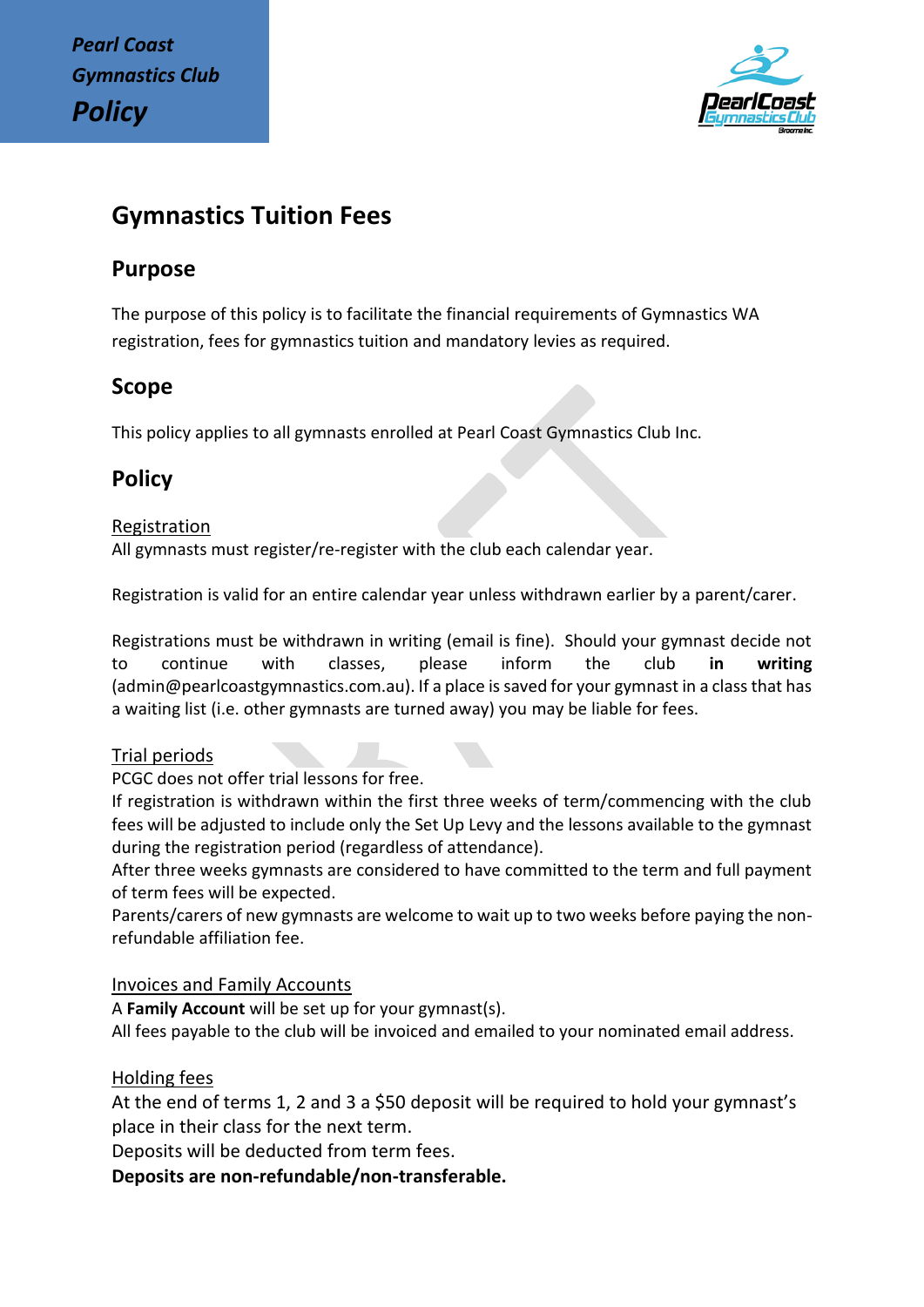

The PCGC committee may return or transfer a deposit for medical reasons or extreme personal circumstances. Applications must be made to the committee in writing, include a medical certificate (if the request is on medical grounds) and will be considered on a case-by-case basis.

#### Payment of fees

All gymnastics tuition fees must be paid in full within the **first three weeks of term**. Club fees are made up of the following payments:

- 1. **Affiliation Fee to Gymnastics Western Australia (GWA) -** this is a one off annual fee that the club pays to GWA on your behalf so that your gymnast is insured for the year;
- 2. **Fee for Gymnastics Tuition** this is based on the number of class hours your gymnast will receive for the term. Fees payable will vary from term to term depending on the length of the term and the amount of scheduled NO GO Days in that term;
- 3. **Set-up Levy** this is a fee that covers the cost of outsourcing the daily set up of the gym.

#### Methods of Payment:

**Direct Deposit -** using the following bank account details: Name: Pearl Coast Gymnastic Club BSB: 306-119 A/C: 0149485 Please use your **family account name** as a reference to avoid administrational errors

**MYOB Pay Direct** – by clicking the PAY NOW link on your invoice

**Please DO NOT hand cash to staff members.** Families wishing to pay cash can deposit money into the above account at any Bank West branch. Don't forget to use your **family account name** as a reference.

#### Payment Plans

Families who wish to enter into a payment plan arrangement with the club must seek permission to do so from the committee. Applications are to be made in writing and will be considered on a case-by-case basis. Families approved for payment plans will be required to pay a minimum of 60% of fees owed by the end of week three of term.

#### Fee Cap Arrangement

PCGC currently has a **Fee Cap Arrangement**. Under the policy no individual gymnast will pay more than the capped amount for term fees (currently \$500). The cap does not include the annual Affiliation Fee or Levy fees. Capped amounts will be reviewed on a term by term basis.

#### Mid-Term Enrolments

PCGC welcomes mid-term enrolments are welcome. Fees will be adjusted accordingly.